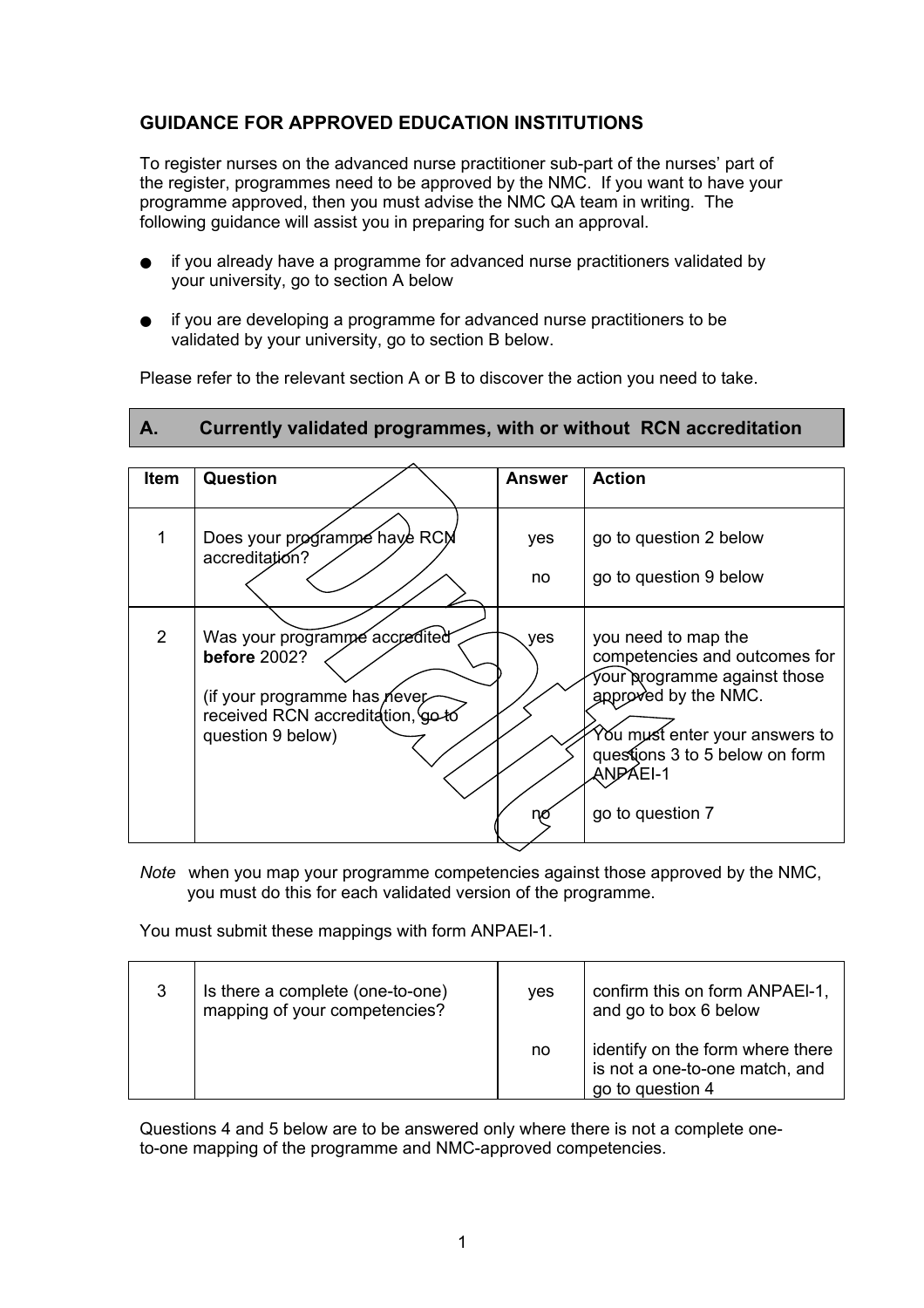| <b>Item</b> | Question                                                                                                                                            | <b>Answer</b> | <b>Action</b>                                                                                                                                                                                                                             |
|-------------|-----------------------------------------------------------------------------------------------------------------------------------------------------|---------------|-------------------------------------------------------------------------------------------------------------------------------------------------------------------------------------------------------------------------------------------|
| 4           | Do you intend to offer past students<br>the facility to enhance their<br>competencies to the standard of<br>those currently approved by the<br>NMC? | yes           | confirm this on form ANPAEI-1.<br>You will need to submit full<br>details of how past students'<br>enhanced competencies are to<br>be assessed                                                                                            |
|             |                                                                                                                                                     | no            | confirm this on the form, and<br>briefly state why not                                                                                                                                                                                    |
| 5           | Have all the NMC-approved<br>competencies been assessed by a<br>matrix of assessments, including a<br>portfolio, direct observation of clinical     | yes           | confirm this on form ANPAEI-1                                                                                                                                                                                                             |
|             | practice and objective structured<br>clinical examination (OSCE)?                                                                                   | no            | confirm this on the form, give<br>brief details of which NMC-<br>approved competencies have<br>not been so assessed, and give<br>further information on how you<br>intend to assess those<br>competencies using the<br>prescribed methods |

The following action needs to be taken in all cases :

| 6 | ltems you need to ser(d to the NMC ;                                                                     |
|---|----------------------------------------------------------------------------------------------------------|
|   | completed form ANPAÉI-1                                                                                  |
|   | validated programme documentation                                                                        |
|   | details, where applicable, of your proposed "enhancement" programme for<br>competencies (see question 4) |
|   | annual reports of the programme since initial validation                                                 |
|   | lists of all successful students for each of your past cohorts (names and<br>dates)                      |
|   | This completes the process for all programmes validated before 2002.                                     |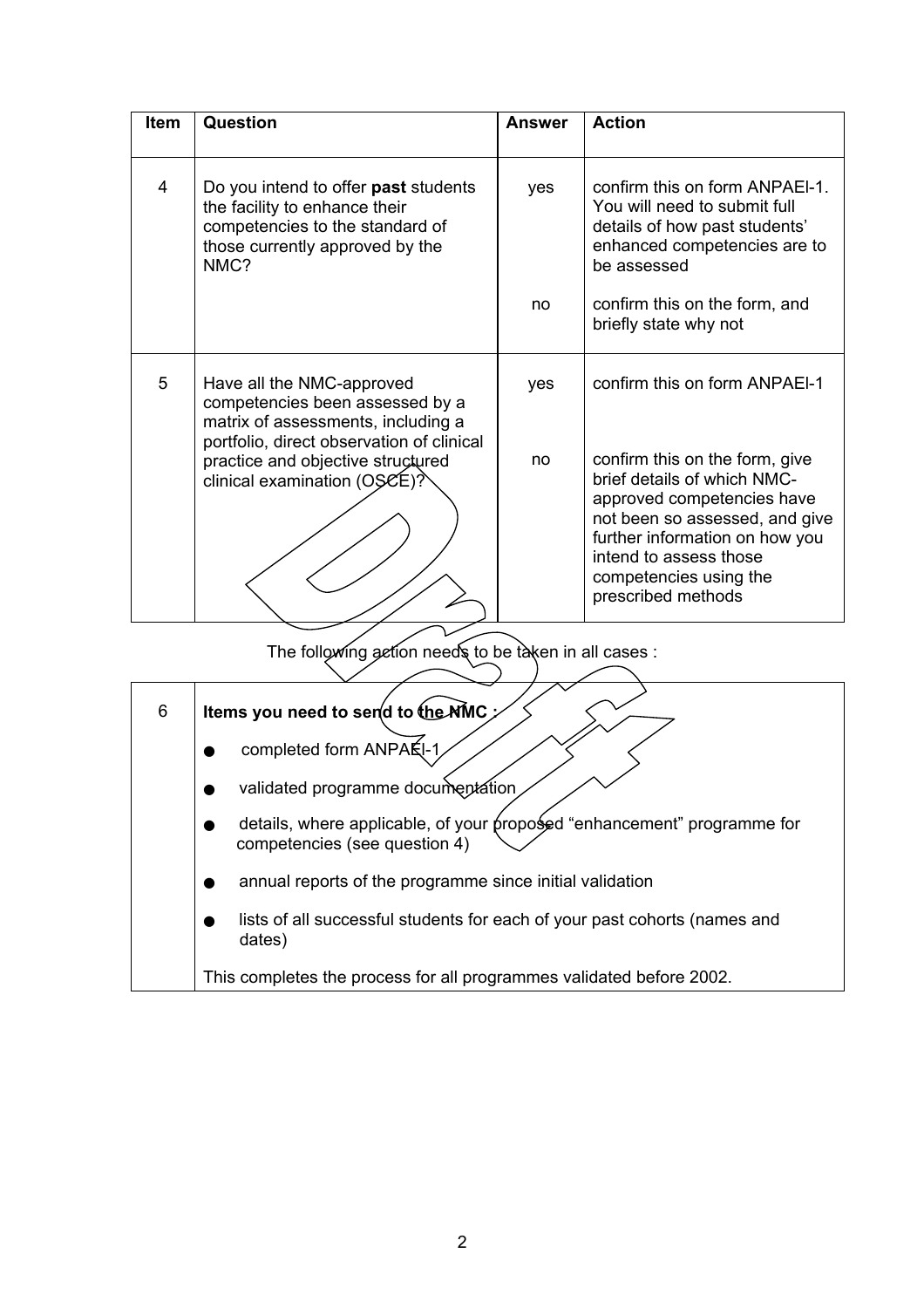| <b>Item</b>    | Question                                                                                                                                                                                                                                                                                                                                                                                                                                  | <b>Answer</b> | <b>Action</b>                                                                                                                                                                                                                                                                                  |
|----------------|-------------------------------------------------------------------------------------------------------------------------------------------------------------------------------------------------------------------------------------------------------------------------------------------------------------------------------------------------------------------------------------------------------------------------------------------|---------------|------------------------------------------------------------------------------------------------------------------------------------------------------------------------------------------------------------------------------------------------------------------------------------------------|
| $\overline{7}$ | Was your programme accredited by<br>the RCN after 2002?<br>(if your programme has never<br>received RCN accreditation, go to<br>question 9 below)                                                                                                                                                                                                                                                                                         | yes           | You need to confirm on form<br>ANPAEI-2 that:<br>the competencies of your<br>programme match those<br>required by the NMC<br>• these competencies have<br>been assessed by a matrix<br>of assessments, including a<br>portfolio, direct observation<br>of clinical practice and<br><b>OSCE</b> |
| 8              | Items you need to send to the NMC :<br>completed form ANPAEI-2<br>validated programme documentation<br>details, where applicable, of your proposed "enhancement" programme for<br>competencies (see question 4)<br>annual reports of the programme since initial validation<br>lists of all successful students for each of your past cohorts (names and<br>dates)<br>This completes the process for all programmes validated after 2002. |               |                                                                                                                                                                                                                                                                                                |

## **9. The following questions apply only where the programme does not have any RCN accreditation**

Your main task is to map the competencies and outcomes for your programme against the NMC-approved competencies. If you have different versions of the programme, then the mapping must be undertaken for each version of the programme you want to be approved.

| <b>Item</b> | Question                                                          | <b>Answer</b> | <b>Action</b>                                                                                                                                       |
|-------------|-------------------------------------------------------------------|---------------|-----------------------------------------------------------------------------------------------------------------------------------------------------|
| 9           | Is there a complete (one-to-one)<br>mapping of your competencies? | yes           | confirm this on form ANPAEI-3,<br>and go to box 12 below<br>identify on the form where there<br>is not a one-to-one match, and<br>go to question 10 |

Questions 10 and 11 below are to be answered only where there is not a complete one-to-one mapping of the programme and approved NMC competencies.

| Item     | Answer |
|----------|--------|
| Question | Action |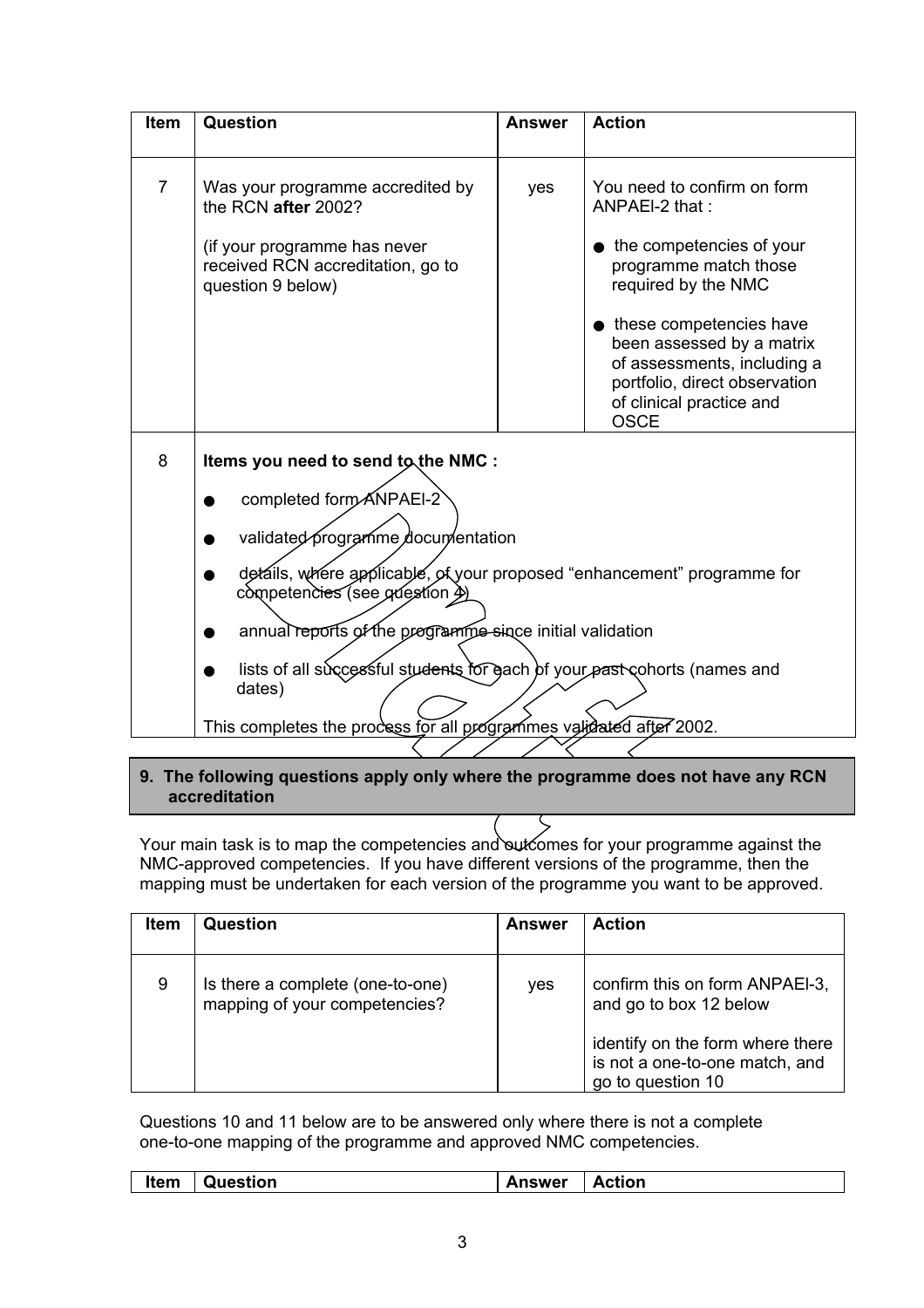| 10 | Do you intend to offer past students<br>the facility to enhance their<br>competencies to the standard of<br>those currently approved by the<br>NMC?                                                                                                                                                                                                                                                                                                                                | yes<br>no | confirm this on form ANPAEI-3.<br>You will need to submit full<br>details of how past students'<br>"enhanced" competencies are<br>to be assessed<br>confirm this on the form, and<br>briefly state why not                                                                 |
|----|------------------------------------------------------------------------------------------------------------------------------------------------------------------------------------------------------------------------------------------------------------------------------------------------------------------------------------------------------------------------------------------------------------------------------------------------------------------------------------|-----------|----------------------------------------------------------------------------------------------------------------------------------------------------------------------------------------------------------------------------------------------------------------------------|
| 11 | Have all the NMC-approved<br>competencies been assessed by a<br>matrix of assessments, including a<br>portfolio, direct observation of clinical<br>practice and objective structured<br>clinical examination (OSCE)?                                                                                                                                                                                                                                                               | yes<br>no | confirm this on form ANPAEI-3<br>confirm this on the form, give<br>brief details of which NMC-<br>approved competencies have<br>not been so assessed, and give<br>further information on how you<br>intend to assess those<br>competencies using the<br>prescribed methods |
| 12 | Items you need to send to the NMC :<br>completed form ANPAEI-3<br>validated programme documentation<br>details, where applicable, of your proposed "enhancement" programme for<br>$\bullet$<br>competencies (see guestion 10)<br>annual reports of the programme since initial validation<br>lists of all successfol students for each of your past coborts (names and<br>$\bullet$<br>dates)<br>This completes the process for all programmes that do not have RCN accreditation. |           |                                                                                                                                                                                                                                                                            |
|    |                                                                                                                                                                                                                                                                                                                                                                                                                                                                                    |           |                                                                                                                                                                                                                                                                            |

## **B. Programmes being developed for validation**

If you are developing a programme for advanced nurse practitioners, you will need to ensure that you :

- have embedded the NMC-approved competencies in the programme
- have included in your documentation a mapping of your competencies and outcomes against the NMC-approved competencies
- use a matrix of assessments to test the competencies including a portfolio, practice-focused academic assignments, direct observation of clinical practice and OSCEs.

You will need to provide the documentation normally required by the NMC for an approval event.